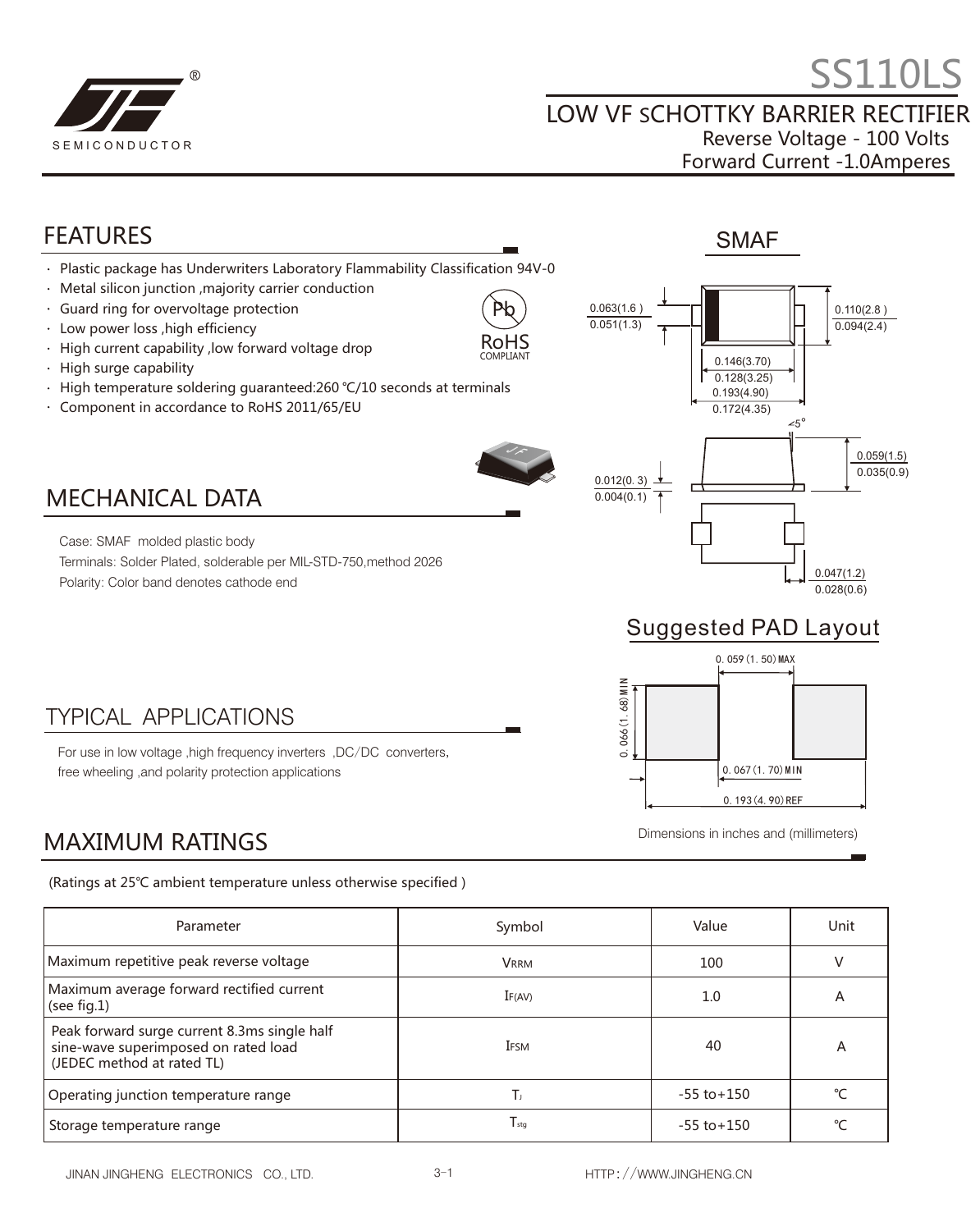# RATINGS AND CHARACTERISTIC OF SS110LS

## ELECTRICAL CHARACTERISTCS(TA=25℃ Unless otherwise noted)

| Parameter                    | <b>Test Conditions</b> |                      | Symbol              | Typ.                     | Max.              | Unit |
|------------------------------|------------------------|----------------------|---------------------|--------------------------|-------------------|------|
| Instaneous forward voltage   |                        | $Ta = 25^{\circ}C$   | $V_F$ <sup>1)</sup> | 0.69                     | 0.71              | V    |
|                              | $IF = 1.0A$            | $T_A = 100^{\circ}C$ |                     | 0.61                     |                   |      |
|                              |                        | $T_A = 125$ °C       |                     | 0.59                     | $\qquad \qquad -$ |      |
| Reverse current              | $V_R = 100V$           | $Ta = 25^{\circ}C$   | IR $^{2)}$          | $\overline{\phantom{a}}$ | 10                | μA   |
|                              |                        | $T_A = 100^{\circ}C$ |                     | $\overline{\phantom{a}}$ | 300               | μA   |
|                              |                        | $Ta = 125^{\circ}C$  |                     | $\overline{\phantom{a}}$ | 1000              |      |
| Typical junction capacitance | 4V,1MHz                |                      | $\mathsf{C}$        | 30                       |                   | pF   |

Notes: 1. Pulse test: 300μs pulse width, 1% duty cycle

2.Pulse test: pulse width ≤40ms

### THERMAL CHARACTERISTCS

| Parameter                                | Symbol          | <b>SMAF</b> | Unit |  |
|------------------------------------------|-----------------|-------------|------|--|
| Typical thermal resistance <sup>3)</sup> | $R_{\theta}$ JA | 150         |      |  |
|                                          | Rejl            | 28          | °C/W |  |

3.P.C.B. mounted with 0.118" x 0.118" (3.0 mm x 3.0 mm) copper pad areas ( $\geq 40$ µm thick)

### AVAILABALE PACK INFORMATION

| Product code | Pack | <b>Reel Size</b><br>(mm) | Quantity<br>(pcs/reel) | Box Size<br>∟×W×H<br>(mm) | Quantity<br>(reel/box) | Carton Size<br>L×W×H<br>(mm) | Quantity<br>(box/carton) |
|--------------|------|--------------------------|------------------------|---------------------------|------------------------|------------------------------|--------------------------|
| SS110LS-SMAF | T/R  | $\Phi$ 178               | 3000                   | $180\times73\times180$    |                        | 380×380×200                  | 10                       |